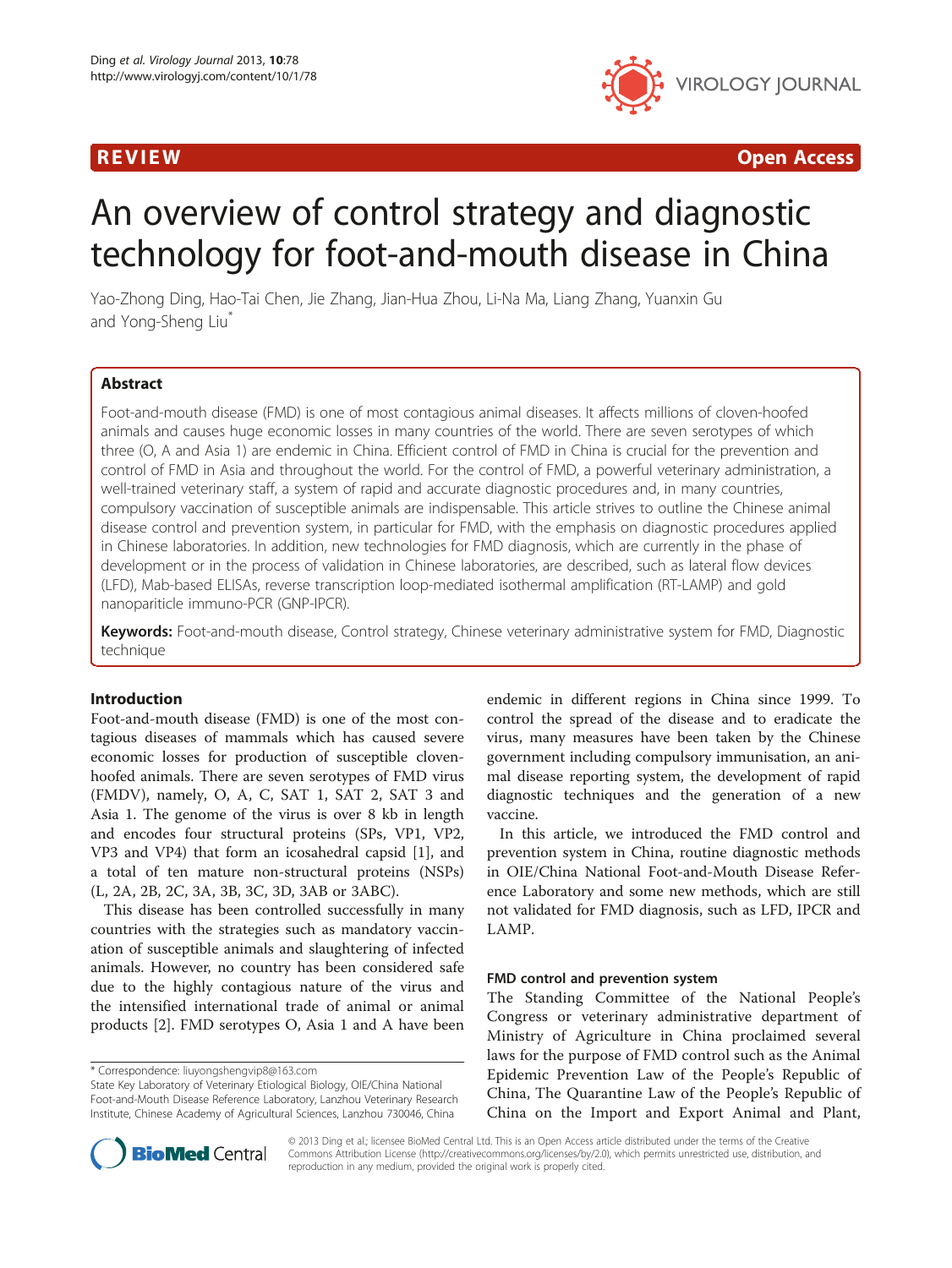Emergency Measures for Handling Major Animal Epidemics and Contingency plans of Prevention and control of Foot-and-mouth Disease.

The organization for FMD control and prevention consists of four levels of veterinary administrative departments ranging from central, provincial, and municipal to the county government, an OIE/China National Foot-and-mouth Disease reference laboratory, animal disease monitoring stations and border animal epidemic monitoring stations.

# Foot and mouth disease reporting procedures

- (A) Foot and Mouth Disease suspected case report procedure: The suspected case was first confirmed when one of the clinical signs or syndromes of footand-mouth disease appears on susceptible animals in accordance with epidemiology characteristics of FMD. According to the law, the veterinarians or farmers should promptly report the FMD suspected case to the local Animal Disease Control and Prevention Center (ADC). At least 2 official veterinarians in the ADC of that county should immediately go to the holdings to check and collect samples of the suspected FMD case and subsequently take control measures after receiving the report. The confirmed suspected FMD cases should be reported to the local veterinary bureau and the higher administrative authority. The samples of FMD suspected cases should be collected and sent to the provincial animal disease control center, or to the national foot-and-mouth disease reference laboratory, if necessary. The official veterinarian should take necessary control measures for FMD suspected cases, including separation and monitoring of the suspected FMD case, movement restriction of animal or animal products, and disinfection of the holding and the environment before the laboratory diagnostic result was obtained.
- (B) Confirmed FMD report procedure: The outbreak of FMD can be confirmed if the result for one of the FMDV causative agent assays in laboratory diagnosis was positive or 3ABC nonstructural protein was positive for the FMD suspect case. The provincial ADC should report the FMD case within 1 hour to the provincial veterinary administrative department and Center for Animal Disease Control and Prevention (CADC) of the People's Republic of China. The provincial veterinary administrative department should report the FMD confirmed case to the government of the province and the national veterinary administrative department within 1 hour.
- (C) OIE/China National Foot-and-mouth Disease Reference Laboratory should report the diagnostic result to national CADC and the veterinary competent authority of the state council of China, and notify, at the same time, the provincial veterinary administrative department, as well as the provincial CADC, of the outbreak of FMD.
- (D) The veterinary competent authority of the state council of China is responsible for declaring the confirmed FMD outbreak to the OIE base on the laboratory diagnostic results conducted by the provincial animal disease control center or the national foot-and-mouth reference laboratory and making sure that the necessary control measures to eradicate an FMD epidemic are taken as soon as possible.

# The main FMD control measures in China

In China, a compulsory vaccination strategy for FMD is applied. The costs of vaccination are jointly funded by the central and provincial governments. Inactivated or peptide vaccines for FMDV are produced by different manufacturers which all have to be licensed by the Ministry of Agriculture. The quality of FMD vaccines are controlled by the Chinese Institute for the Control of Veterinary Drugs. The annual compulsory vaccination plan is approved by the Ministry of Agriculture. In recent years, a compulsory vaccination scheme has been followed which includes immunization of all pigs against serotype O (with inactivated or peptide vaccines) and all cattle, sheep, goat, deer and camel against serotypes O and Asia 1 (with inactivated vaccines), while all dairy cows and bulls as well as susceptible animals in border areas are also immunized against serotype A (with inactivated vaccines). The interval of FMDV vaccine immunization is no more than six months. The regular serological survey should ensure that the qualified rate of titer of FMDV antibody in the herd reached more than 70%. It is necessary to prevent any spread of the disease as soon as an outbreak occurs by monitoring livestock movements and emergency booster vaccination. When an FMD outbreak is confirmed, the control measures are as follows.

Firstly, infected and contaminated susceptible animals should be slaughtered without delay. Animal bodies and suspected contaminated feces, litter, feed and sewage should be disinfected under official supervision in accordance with the instructions provided by the official veterinarian. Then, the strict disinfection of contaminated traffic vehicles, animal houses and relevant tools should be conducted. Thirdly, the local ADC should trace animals dispatched from the infected zones during the period of at least 21 days before the estimated date of earliest infection to monitor the spread of disease. Next, the veterinary administrative departments delimit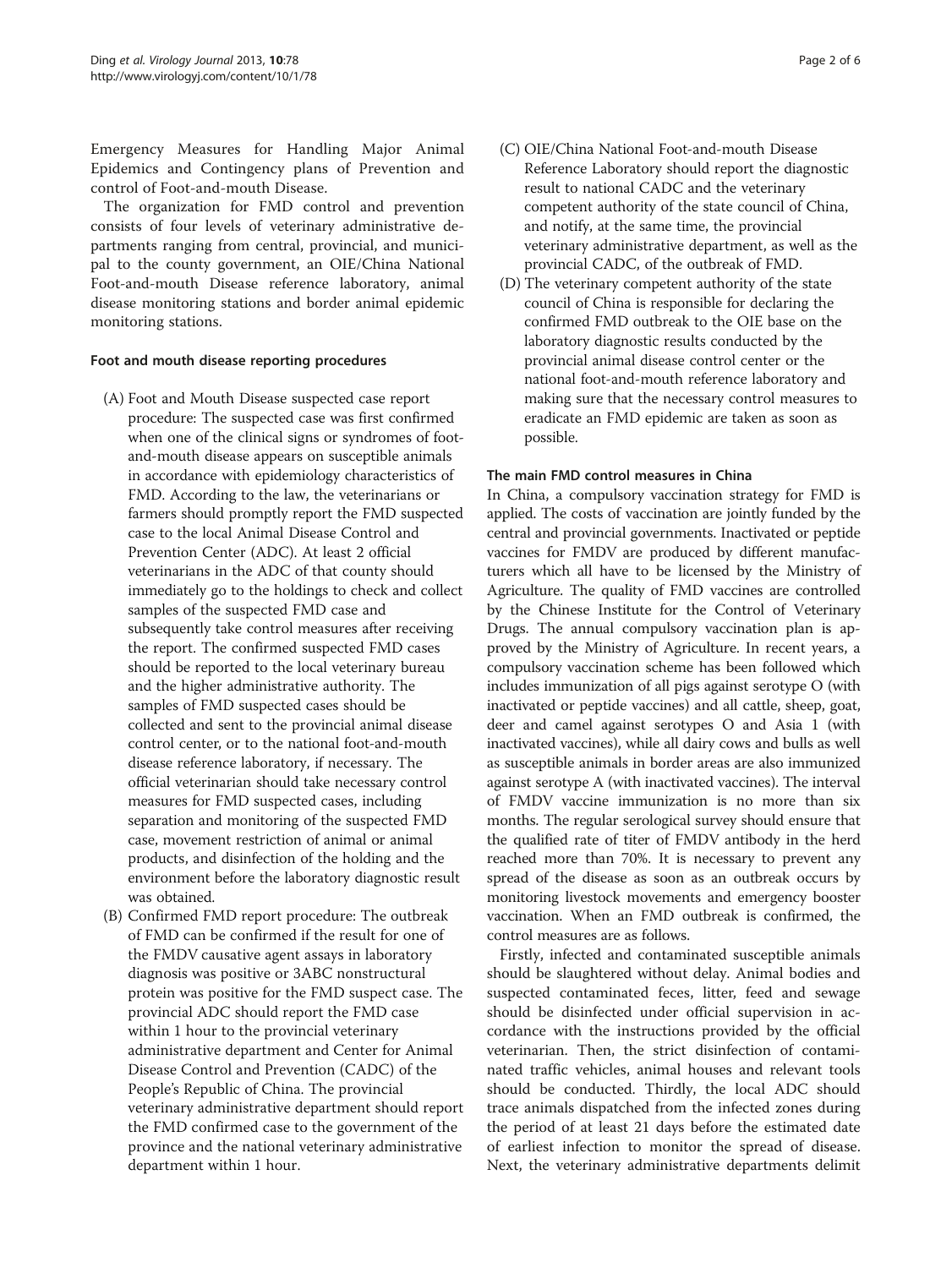the warning signs around the epidemic area (EA) of FMDV, and build up disinfection stations in the EA to carry out disinfection and control measures. Subsequently, the local ADC should carry out epidemiological investigation, monitoring and risk evaluation of susceptible animals in EA. Veterinarian should urgently carry out booster immunization for susceptible animals using inactivated vaccines. Last but not least, the trade markets of susceptible animals in the EA should be closed.

To relieve the FMD alert: the provincial ADC and OIE/China National Foot-and-Mouth Disease Reference Laboratory are responsible for FMD surveillance since the infection occurred. If no new cases of infected animals occur within 14 days of the slaughter of the last infected animal in the EA, the local veterinary bureau should apply to the local government to announce the relieving of the FMD alert in the EA. The animal or animal product circulation should resume from the EA three months after the FMD alert was lifted.

The Chinese government has conducted a long-term plan for FMD control and prevention. The objective of the plan is to achieve FMD serotype Asia 1 and serotype A free status in the whole China region without vaccination by 2020.

# Routine laboratory diagnostic techniques for FMDV Isolation of FMDV viruses

As requested by OIE/China National Foot-and-Mouth Disease Reference Laboratory, a sample of at least 1 g of epithelial tissue (from the tongue, buccal mucosa or feet), homogenized in a transport medium composed of 5 times the amount of 0.04 M phosphate buffer (pH 7.2– 7.6) and incubated overnight at 4°C should be sent to the laboratory. This FMDV suspect fluid is then centrifuged at 10,000 rpm for 10 min and 0.2 ml of this supernatant is injected into 10 2–5 day old unweaned mice to grow the virus. Some field viruses may require several passages before they become adapted to mice [3]. Meanwhile, the field suspected FMDV samples are also inoculated onto bovine thyroid cell or BHK-21 (baby hamster kidney) cell cultures for 48 hours to look for cytopathic effect (CPE). If no CPE is detected, the cells should be frozen and thawed and used to inoculate fresh cultures for the examination of CPE after another 48 hours [4]. Virus isolation in cell culture is considered to be the "gold standard" however, it may take up to four days to confirm which will delay the initiation of control procedures.

# ELISA for FMDV diagnosis/typing

Virus isolation in primary cultures requires days/weeks (cell passages) before the results are obtained [5]. In general, the ELISA using type-specific serological reagents is the preferred procedure for the detection of FMD viral

antigen and identification of viral serotype in the early stages of research because it is more specific, sensitive and efficient than virus isolation [6-8]. Different ELISA formats, particularly indirect ELISA, involved in blocking- or competition- or sandwich-based assays have been playing an increasing important role in the detection of FMDV or serological surveillance [9].

So far, over the past several decades, a series of ELISA methods have been developed in China for the diagnosis of FMD. These methods are theoretically consistent with Office International des Epizooties standards for FMD diagnosis and include antigen-capture ELISA for FMDV viral antigen typing, liquid-phase blocking ELISA (LPBE) for detection of antibodies against O, A and Asia 1 FMDV, and an indirect ELISA for detection of antibodies against the non-structural protein (NSP) 3ABC (3ABC-I-ELISA), which have been developed into diagnostic kits for FMDV diagnosis, serological surveillance and differentiation of FMD from swine vesicular disease viruses(SVD) [10].

LPBE for detection of antibodies against FMDV serotype A have been applied practically in 2010. This method replaces indirect haemagglutination and is a widely used assay for immune status surveys. The correlation between LPBE titer and challenge protection rate of animals immunized with FMD vaccine was established by challenging vaccinated animals with high virulent FMD virus [10].

The 3ABC ELISA (3ABC-I-ELISA) has been developed into a diagnostic kit for FMDV at the OIE/China National Foot-and-mouth Disease Reference Laboratory and applied in the field to differentiate between FMDV infection and vaccination. This can be used as a reliable tool for massive serological surveys to estimate the level of subclinical virus infection and to detect early incursion of FMDV into an animal population, regardless of viral serotype involved. These tests are especially important in the vaccination scenario due to its effectiveness on large-scale farm evaluation [10]. The shortcoming of the method is false-positive results for the sera of boars or bulls, which are subjected to multiple immunizations with inactivated vaccine [11].

# RT-PCR and multiplex RT-PCR or real-time PCR

Compared to the virus isolation and antigen-capture ELISA, reverse transcription PCR (RT-PCR) has the advantage of greater sensitivity, reproducibility, reduced risk of carry-over contamination, and the results can be obtained in about 2 to 4 hours. RT-PCR can also be used to amplify genome fragments of FMDV of diagnostic materials including epithelium, milk, serum and OP samples. OIE/China National Foot-and-mouth Disease Reference Laboratory provides two RT-PCR kits for FMDV diagnosis, including general RT-PCR and a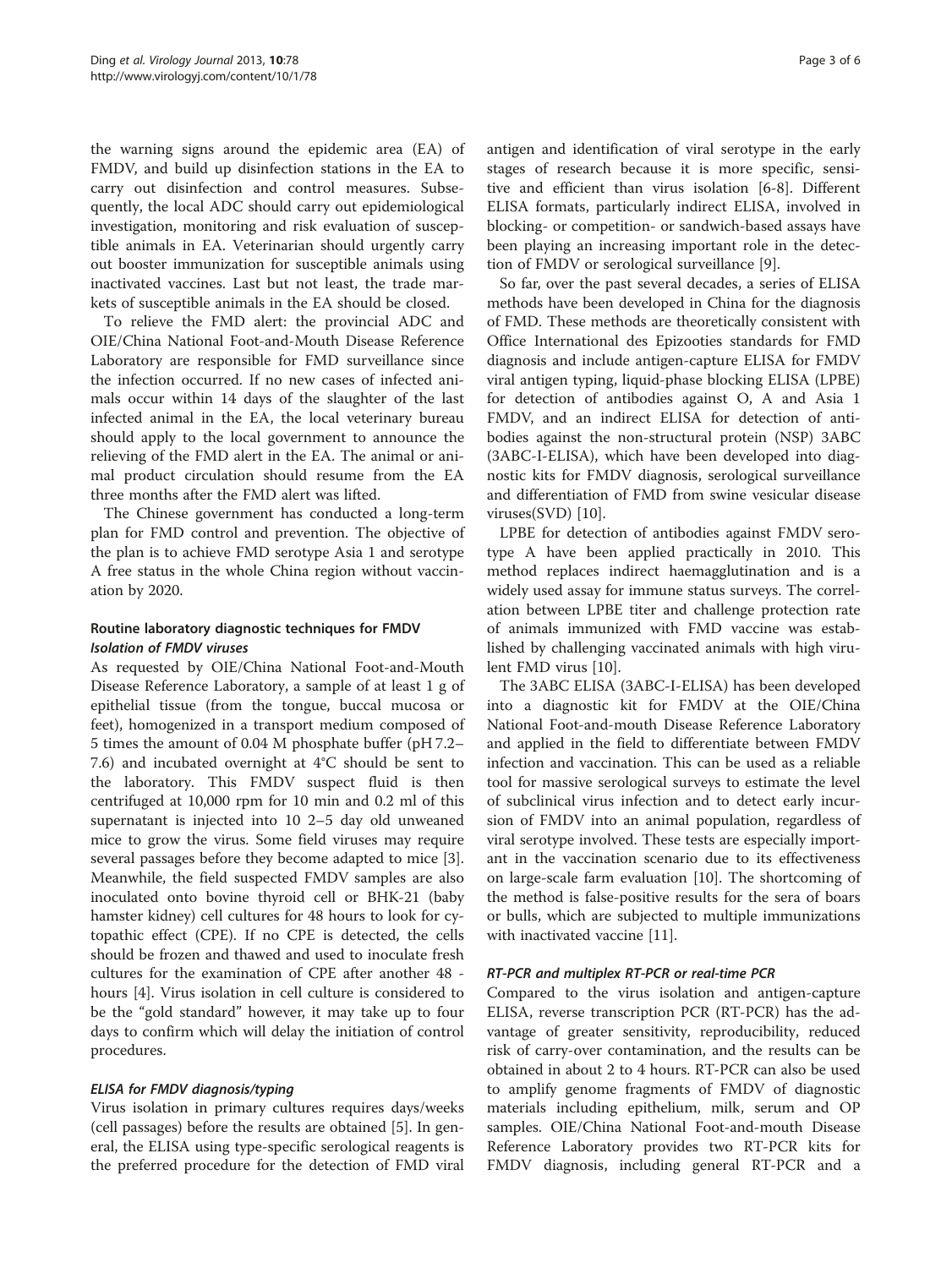multiplex RT-PCR (mRT-PCR) kit. The real-time RT– PCR kit was designed to detect a 91 base pair nucleotide fragment within the 3D coding region. This method is sensitive enough to detect  $0.1$  TCID<sub>50</sub> of FMDV from cell culture samples [10].

In OIE/China National Foot-and-mouth Disease Reference Laboratory, the multiplex RT-PCR is the preferred technology for investigation of FMDV. Three different fragments are amplified in this multiplex RT-PCR, 634 bp, 483 bp and 278 bp, representing FMDV serotypes A, Asia 1 and O samples, respectively. In the assay, three primer sets were used in a multiplex RT-PCR for rapid detection of virus in tissue samples or OP fluids of carriers of FMD. By testing ten-fold serial dilutions of FMDV, the sensitivity of multiplex RT-PCR is higher than that of conventional RT-PCR. This method has the potential to detect the prevalence of FMDV, and differentiate between other related viruses (BVDV, SVDV, VSV, VESV) [12].

# New detection methods

The characterization and limitation of new diagnostic methods including lateral flow device, the new ELISA assay, RT-LAMP and immuno-PCR assays for FMDV were reviewed, respectively. The lateral flow device has been validated and the other assays were being developed or in the process of validation in China.

# Lateral flow device (LFD)

Ferris et al., developed a lateral flow device (LFD) for the detection of FMDV using different FMDV Mab [13]. The sensitivity and specificity of the LFD for FMDV was compared to ELISA. The results indicated that the sensitivity for the detection of FMDV serotype SAT2 was enhanced from 65% to 90% when the monoclonal antibody (Mab) 1 F10 in the devices was substituted with the Mab 2H6. The specificity of the LFD (99.4%) is comparable and the sensitivity (88.2%) for the detection of FMDV type SAT 2 antigen is superior to that of the slower and more complicated antigen ELISA (100% and 79%). The sensitivity and specificity of the LFD assay relies on the recognition of the Mab to the conservative antigenic epitope of FMDV. Compared to ELISA, the LFD procedure is very simple, rapid, and easy to perform and the results can be read by the naked eye. The LFD has the potential to be used in the pen-side diagnosis and serotyping of FMD [13,14]. The official veterinarian can start to implement measures according to the result of LFD as preliminary proof of an outbreak.

### New ELISA assay

A serotype-specific Mab-based antigen detection ELISA developed at the Istituto Zooprofilatico Sperimentale,

Brescia, Italy, relies on a mixture of at least 3 different Mabs against each of the serotypes O, A and C to detect FMD virus in clinical samples [15].

As the monoclonal antibodies (Mabs) of FMDV define a specific region, a large number of viruses can be analyzed against a panel of Mab in a single test [16]. In our laboratory, we obtained the MAbs of FMDV with the exact epitope that covers the region from amino acid 133 to 160 of VP1 of FMDV Serotype O (CHA/1999). We developed the Mab based antigen capture ELISA for the detection of FMDV type O, which could discriminate between serotype A, C, Asia-1 and SVDV, so the development of synthetic technologies for conformational peptides would have great potential for preparation of monoclonal antibodies against conformational epitopes [17]. The MAbs with the exact epitopes could also be used to develop the assays for the specific FMDV field viruses.

# RT-LAMP

Conventional laboratory diagnosis of FMD is conducted with ELISA detection of specific viral antigens and by observation of cytopathic effects in cell culture [18]. Alternatively, the conventional reverse transcriptase polymerase chain reaction (RT-PCR) [19] and real-time RT-PCR [20] were used to complement primary diagnosis of the FMDV infection. These assays were laborious and required relatively expensive laboratory facilities. To solve these problems, a rapid, simple and practical assay, designated reverse transcription loop-mediated isothermal amplification (RT-LAMP), was developed to detect FMDV in animal and its products.

The RT-LAMP assay was firstly reported by Notomi et al., [21] and applied successfully to the detection of many animal viruses [22-24]. The RT-LAMP reaction result can be detected on a 2.5% agarose gel electrophoresis with the addition of SYBR Green I to increase the ease of detection by the naked eye [25]. Our laboratory has evaluated the potential of RT-LAMP for detection of FMDV RNA. As shown in Figure 1, the agarose gel electrophoresis analysis of RT-LAMP products using FMDV reference strains was conducted. Compared to RT-PCR, the detection sensitivity of FMDV RT-LAMP was greater than RT-PCR using the same templates at identical concentrations. The result indicated that the detection limit of FMDV RT-LAMP was 10 copies, whereas RT-PCR was 100 copies per reaction [26].

To assess the specificity of RT-LAMP, cross reactivity with RNA from CSFV, SVDV, PRRSV and JEV was examined. The results indicated that the FMDV RT-LAMP assay did not detect CSFV, SVDV, PRRSV and JEV, as well as gave a negative reaction with tissues of healthy swine. FMDV RNA gave a positive reaction [26].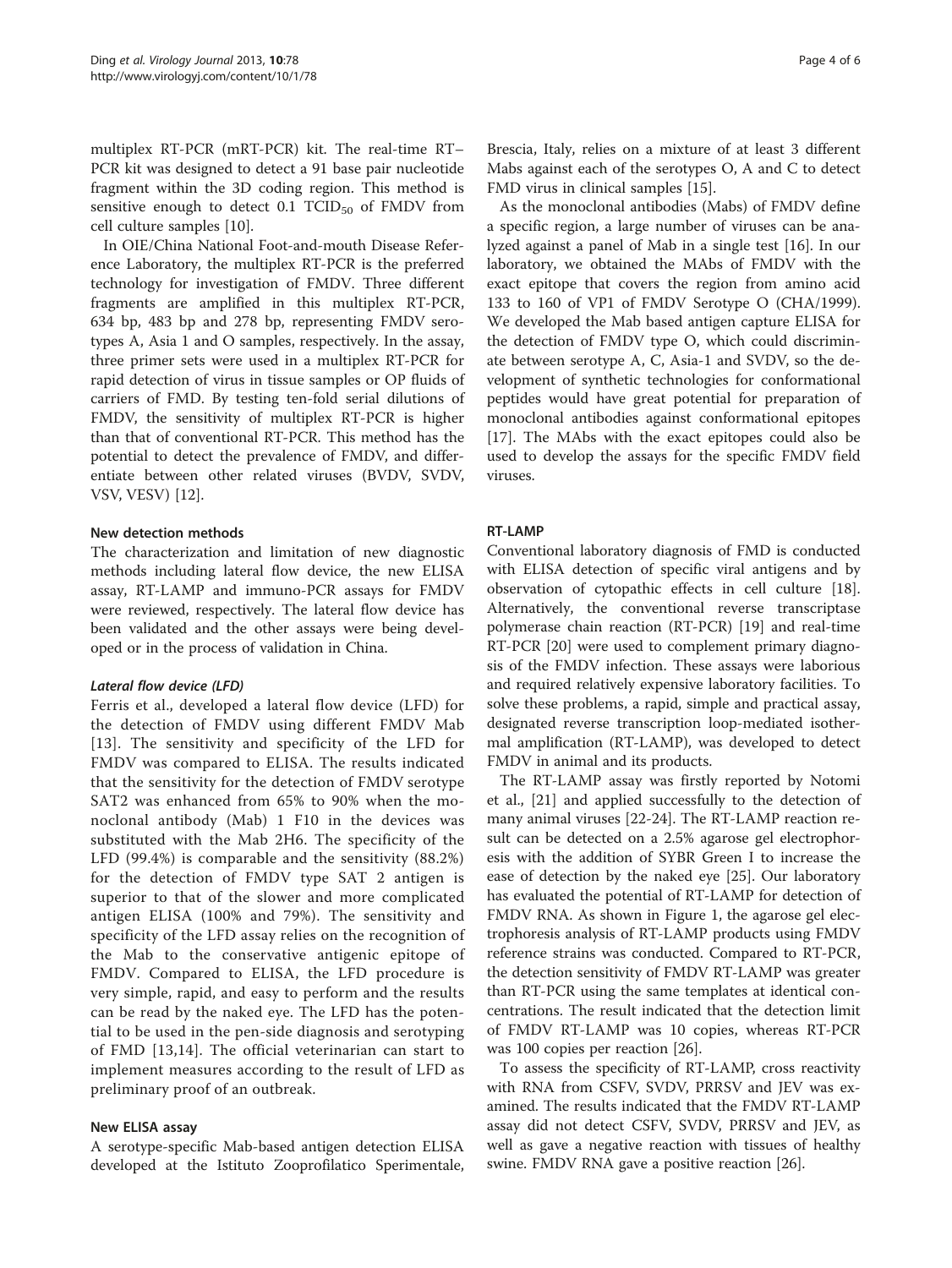

RT-LAMP is a sensitive diagnostic method, which is quite simple, requiring only a conventional water bath or heat block for incubation under isothermal conditions [22-24]. Another useful feature of RT-LAMP is that its products can be observed directly by the naked eye, because a white precipitate of magnesium pyrophosphate forms in the reaction tube [27]. The RT-LAMP assay is a timesaving procedure, as well, since the results can be obtained within 1 hour, whereas RT-PCR method typically requires 2 to 4 hours. The success of the LAMP assay depends on the high match between the four or six primers with the target sequence of FMDV. The characteristics of quasispecies of FMDV may reduce the sensitivity of the RT-LAMP assay, therefore it is necessary to evaluate the sensitivity of the assay using a large quantity of field samples of FMDV before practical application. Furthermore, the RT-LAMP assay has the potential for pen-side diagnosis as a rapid diagnostic assay, if it can be developed to work directly with clinical samples include epithelial tissue, OP fluid etc., rather than extracted RNA. The sensitivity and specificity of penside FMDV RT-LAMP should be evaluated in the future.

### GNP-IPCR

Recently, a new highly sensitive assay, namely a biobarcode amplification (BCA) assay, was developed for ultrasensitive detection of target proteins and nucleic acids, with the detection limit reaching the level of 30 attomolar (aM) [28]. This method has been applied successfully to the detection of many animal viruses [29-31] and offers an excellent analytical sensitivity compared ELISA and conventional PCR. Based on the

principles of the bio-barcode assay, a highly sensitive gold nanopariticle (GNP) improved immuno-PCR (GNP-IPCR) assay for the detection of FMDV antigen was designed. The target viral particles were captured by polyclonal or monoclonal antibodies coated to ELISA microplates, followed by incubation with GNP, which had been dually modified with oligonucleotides and a FMDV specific monoclonal antibody. After the formation of an immune complex and several washing steps, the signal DNA was released by heating and assayed by PCR.

To examine the sensitivity of GNP-IPCR and ELISA, we applied both methods to detect purified FMDV antigens. As shown in Figure 2, the detection limit of ELISA is 100 ng/ml, but the detection limit of GNP-IPCR is about 10 fg/ml of FMDV purified antigens, which is 7 titers of magnitude more sensitive than the general ELISA [29].

Although this method combining the applicability of detection of antigen from ELISA and the high sensitivity of PCR which offers an excellent analytical sensitivity due to very high signal amplification, the specificity was easily affected if the washing step was not performed thououghly. Nevertheless, GNP-IPCR is still an improved assay compared with immuno-PCR.

# Conclusion

Foot-and-mouth disease virus (FMDV) is a severe pathogen which can cause widespread epidemics. Early detection of FMD is essential for effective control of the disease. A simple, rapid, noninvasive diagnostic test is critical for FMD diagnosis. Although many diagnostic assays or kits are available to date for the control of FMDV, many works including an efficient veterinary disease prevention system, rapid diagnostic tests and an efficacious vaccine are still urgently needed with regard to FMD eradication.